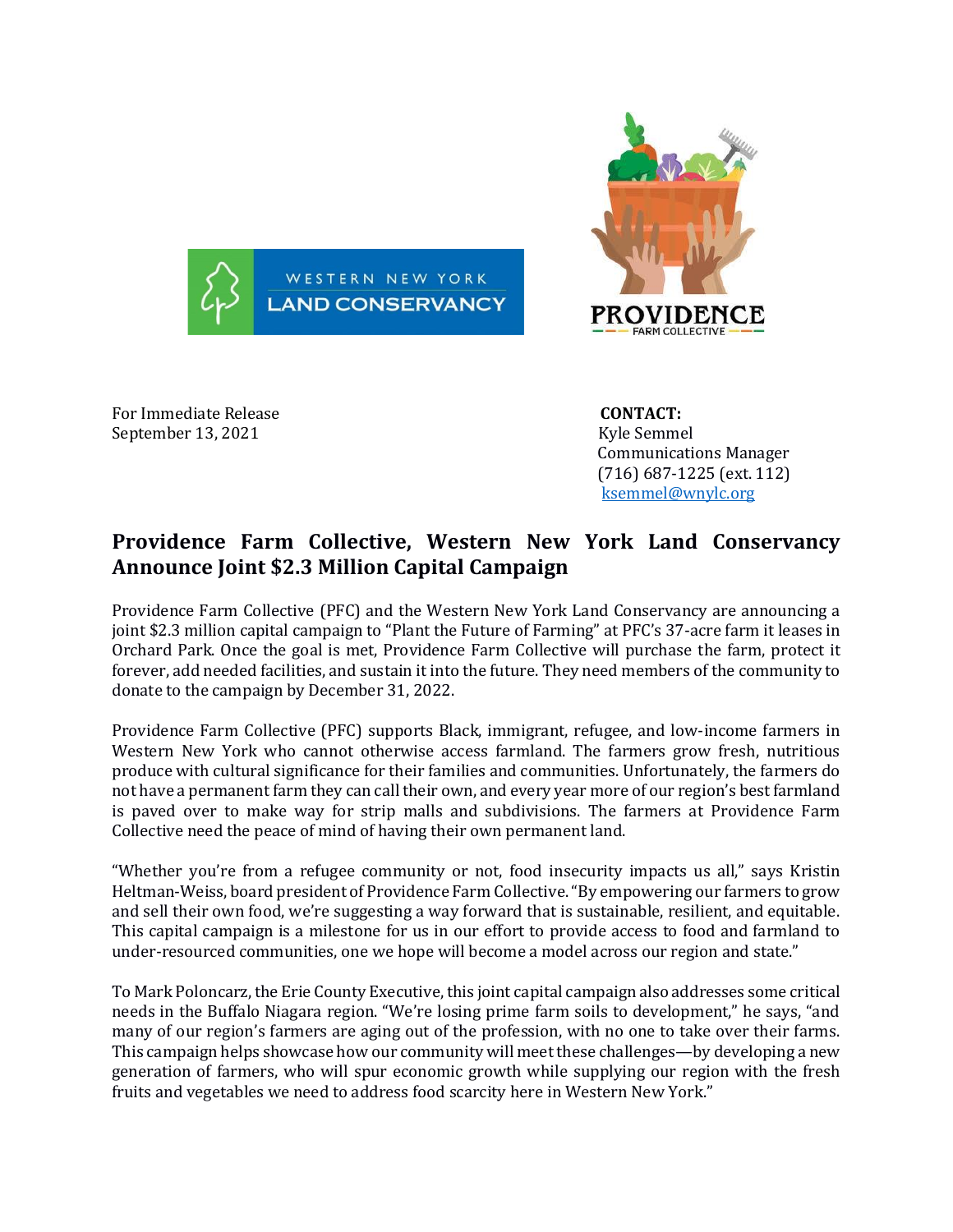"Rich, fertile soil is key to growing healthy food for our families," says Nancy Smith, Executive Director of the Land Conservancy. "It is crucial that we protect the best agricultural soils in our region before they are paved. Securing these funds is a step towards ensuring all Western New Yorkers can have access to fresh, local food—now and for future generations. We're thrilled to be part of a project that will positively impact so many lives."

Providence Farm Collective is rooted in the Somali Bantu Community Farm, a three-year pilot project that explored the challenges and opportunities of addressing fresh food insecurity and farmland inequity. It is committed to fostering a just and equitable food system created through opportunity, empowerment, education, collaboration, and mentorship through its three programs. PFC's 3-year incubator Farm Program provides farmers the opportunity to start their own farm and develop a business; its Community Organization Plot Program provides community organizations with oneacre plots of prepared farmland; and it operates a demonstration farm plot to train farmers and supplement program income. In this past season, 182 PFC farmers harvested more than 22,000 pounds of fresh produce, utilizing 27 varieties of crops, and 90 immigrant and refugee students participated in summer youth programs.

What PFC Farmers say:

Mahamud: "The benefits have been tremendous: getting fresh vegetables for our community; earning money to support the Somali Bantu's afterschool program. The health benefits have been important for our community. Many of our elders work at the farm. They do not stay home but now spend time outside farming. Everyone is eating fresh vegetables that are important to our traditions. In addition, our teenagers are learning our farming traditions and culture, which is very important to their parents and grandparents."

Dao: "Farming at PFC gave us a sense of meaning and ownership and feeling that we can do this on our own and be successful…. I was most proud to see I have a piece of land and see my crops, like I used to grow at home. I was so proud that I could start something from the beginning and see it growing well. And I can produce something to put food on my table.... We want to be with PFC for the long term. We want to have a permanent place."

Nurta: "I cannot get the food that I want. For example, organic food is very expensive at the market. The African corn or maize I eat back home is not available. At the farm, I can grow these foods and help my family and my community…. I want to be self-sufficient, that is my future goal for farming. What I need is more information about farming; that is why I wanted to join PFC."

Oro: "When you have seeds, you can be self-sufficient. When you farm, you can grow your own food. When you have your own food, you don't have to ask other people or the government, social services, for food."

Providence Farm Collective needs donations of all sizes to purchase the farm and protect it forever. For larger donations, naming opportunities include:

- One donor of \$500,000 or more will be recognized on the pavilion
- One donor of \$300,000 or more will be recognized on the barn
- One donor of \$150,000 or more will be recognized on the children's play area